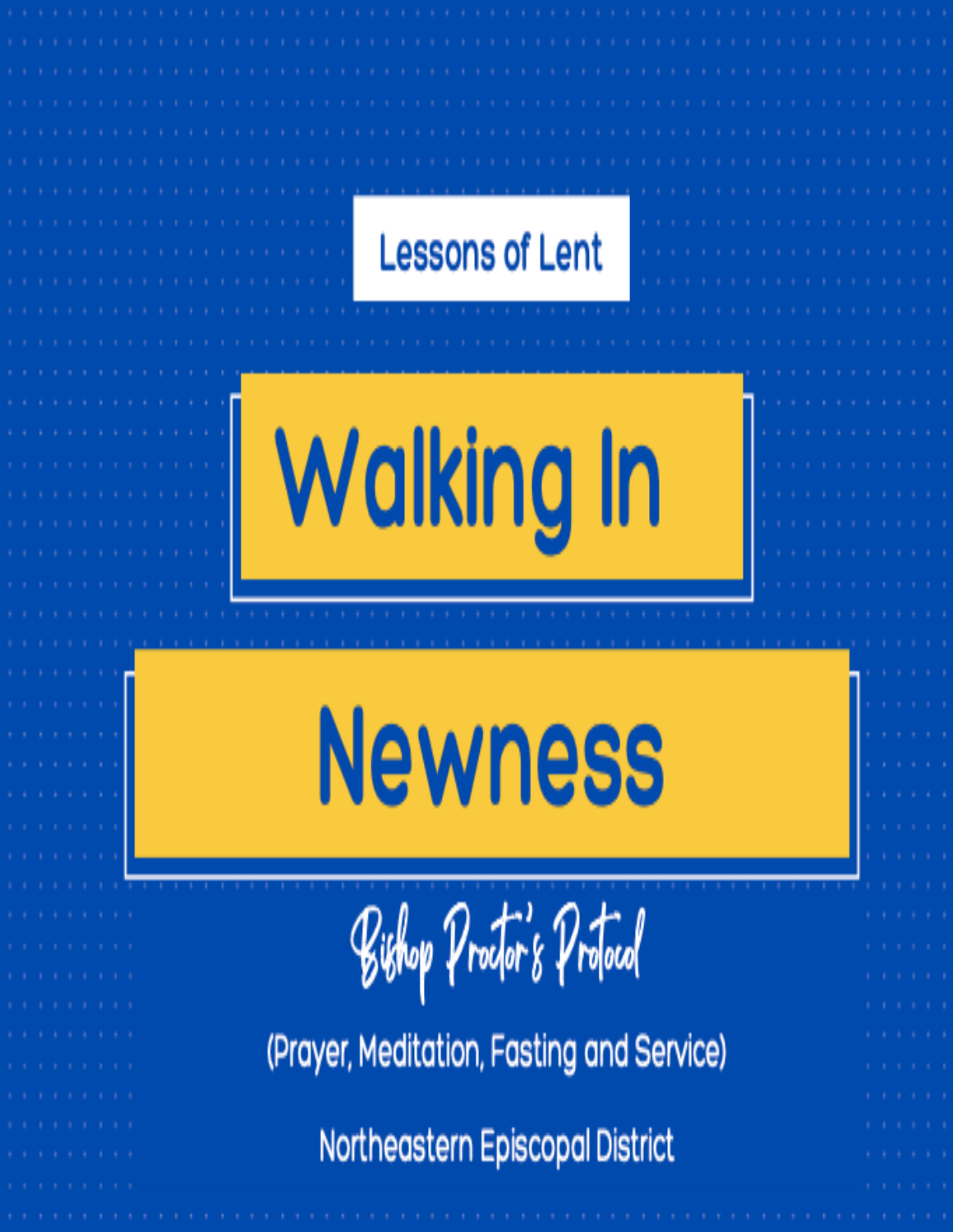

**A North Eastern Episcopal District Protocol (Prayer, Meditation, Fasting and Service) March 2, 2022 – April 17, 2022** *Bishop Proctor's Protocol* **"Walking In Newness" (WIN)**

It is increasingly clear that during this unprecedented season of uncertainty and instability, we need a plan of mental and ethical operation. We need to operate peacefully amidst the chaos! Although there are those who believe that chaos and calamity are not part of the human experience for the believer, others believe that such events are part of the living experience. These occurrences do not have to disrupt, disturb or destroy one's promised assurance, "in this world you shall experience tribulations, But be of good cheer, I have overcome the world" John 6:33b.

So this pandemic was not intended to overcome the believer, but we are destined, to come over and over come it. Let us explore a positive pathway through this pandemic.

# *Walking In Newness Guide*

*Please note: If you are on medication, therapy, restrictive diet, you MUST get permission from your physician, therapist, or dietician before attempting the eating regimen!!*

## **Week 1: March 2-6, 2022**

*Mental* – 5 minutes of devotional reading (The Daily Word, The Daily Bread etc.) *Emotional* – 5 minutes of Scripture reading (Preferably with a Bible) *Spiritual* – 5 minutes of Prayer

*[of course, these are minimums but for some of us these will be maximums. Do not worry, we all begin somewhere]*

## *The physical fast is simple for week one: From the time that you wake up until 9:00 a.m.*

- No Sweets
- No Meats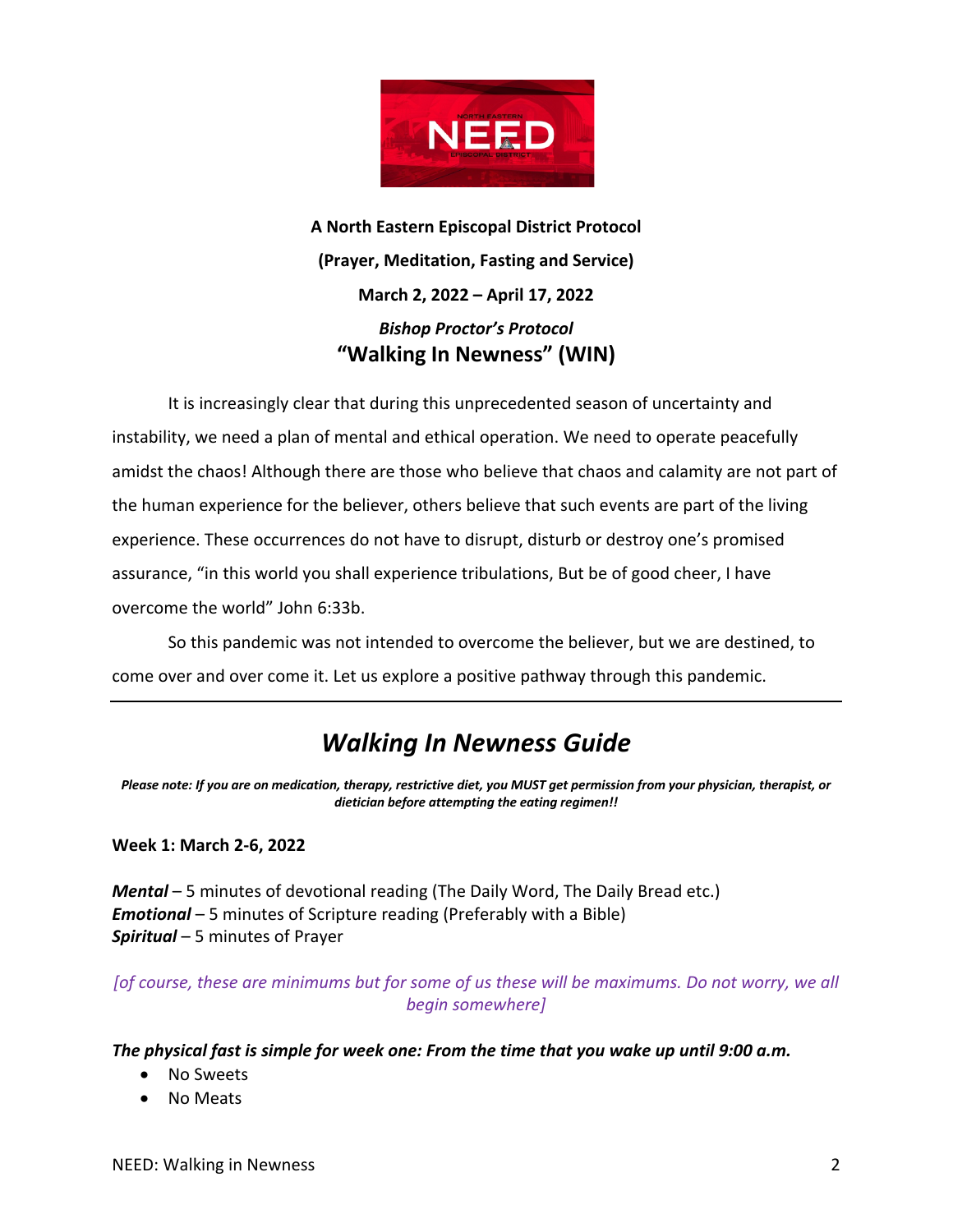- No Treats (no chips, snacks etc.)
- No Beats (no secular music, tiktok, reels etc.)
- No Pleats (no online shopping etc.)
- No Tweets (no purely social, sidetracking conversations)

*[This sounds simple, doesn't it? You will be surprised of the subconscious actions you take every day, that sets your life on a particular course]*

# *\*\* Stop eating at 10:00 p.m. each night*

# **Week 2: March 7-13, 2022**

The same as the previous week. The physical part and time remain the same.

# *\*\* Stop eating at 10:00 p.m. each night*

## **Week 3: March 14-20, 2022**

*Mental* – 5 minutes of devotional reading (The Daily Word, The Daily Bread etc.) *Emotional* – 5 minutes of Scripture reading (Preferably with a Bible) *Spiritual* – 5 minutes of Prayer

## *The physical fast extends from the time that you wake up until 10:00 a.m.*

- No Sweets
- No Meats
- No Treats (no chips, snacks etc.)
- No Beats (no secular music, tiktok, reels etc.)
- No Pleats (no online shopping etc.)
- No Tweets (no purely social, sidetracking conversations)

# *[It's amazing how you are starting to see signs of unconscious cravings!!]*

## *\*\* Stop eating at 10:00 p.m. each night*

## **Week 4: March 21-27, 2022**

*Mental* – 8 minutes of devotional reading (The Daily Word, The Daily Bread etc.) *Emotional* – 8 minutes of Scripture reading (Preferably with a Bible) *Spiritual* – 8 minutes of Prayer

## *The physical fast extends from the time that you wake up until 11:00 a.m.*

• No Sweets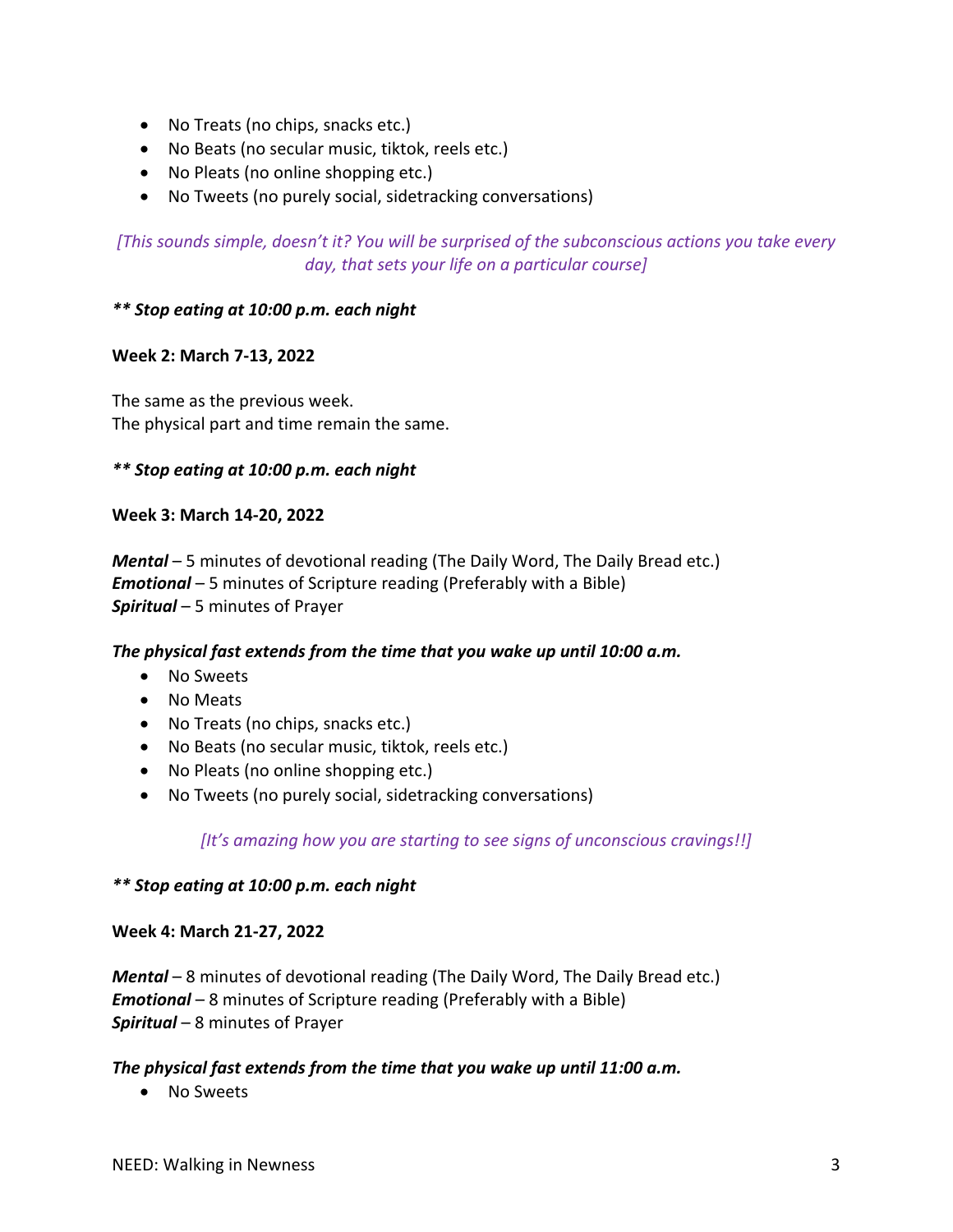- No Meats
- No Treats (no chips, snacks etc.)
- No Beats (no secular music, tiktok, reels etc.)
- No Pleats (no online shopping etc.)
- No Tweets (no purely social, sidetracking conversations)

# *\*\* Stop eating at 10:00 pm. each night*

# **Week 5: March 28 – April 3, 2022**

*Mental* – 8 minutes of devotional reading (The Daily Word, The Daily Bread etc.) *Emotional* – 8 minutes of Scripture reading (Preferably with a Bible) *Spiritual* – 8 minutes of Prayer

5 minutes of sitting quiet and focus on what you are grateful for.

# *The physical fast extends from the time that you wake up until 11:30 a.m.*

- No Sweets
- No Meats
- No Treats (no chips, snacks etc.)
- No Beats (no secular music, tiktok, reels etc.)
- No Pleats (no online shopping etc.)
- No Tweets (no purely social, sidetracking conversations)

# *\*\* Stop eating at 9:00 p.m. each night*

# **Week 6: April 4 – 10, 2022**

*Mental* – 10 minutes of devotional reading (can use 5 of these minutes in devotional music) *Emotional* – 10 minutes of Scripture reading (Preferably with a Bible) *Spiritual* – 10 minutes of Prayer

5 minutes of active listening to God responding to your prayers.

# *The physical fast extends from the time that you wake up until 12 p.m. (noon).*

- *No Sweets*
- No Meats
- No Treats (no chips, snacks etc.)
- No Beats (no secular music, tiktok, reels etc.)
- No Pleats (no online shopping etc.)
- No Tweets (no purely social, sidetracking conversations)

## *\*\* Stop eating at 9:00 p.m. each night*

## **Week 7: April 11 – 16, 2022**